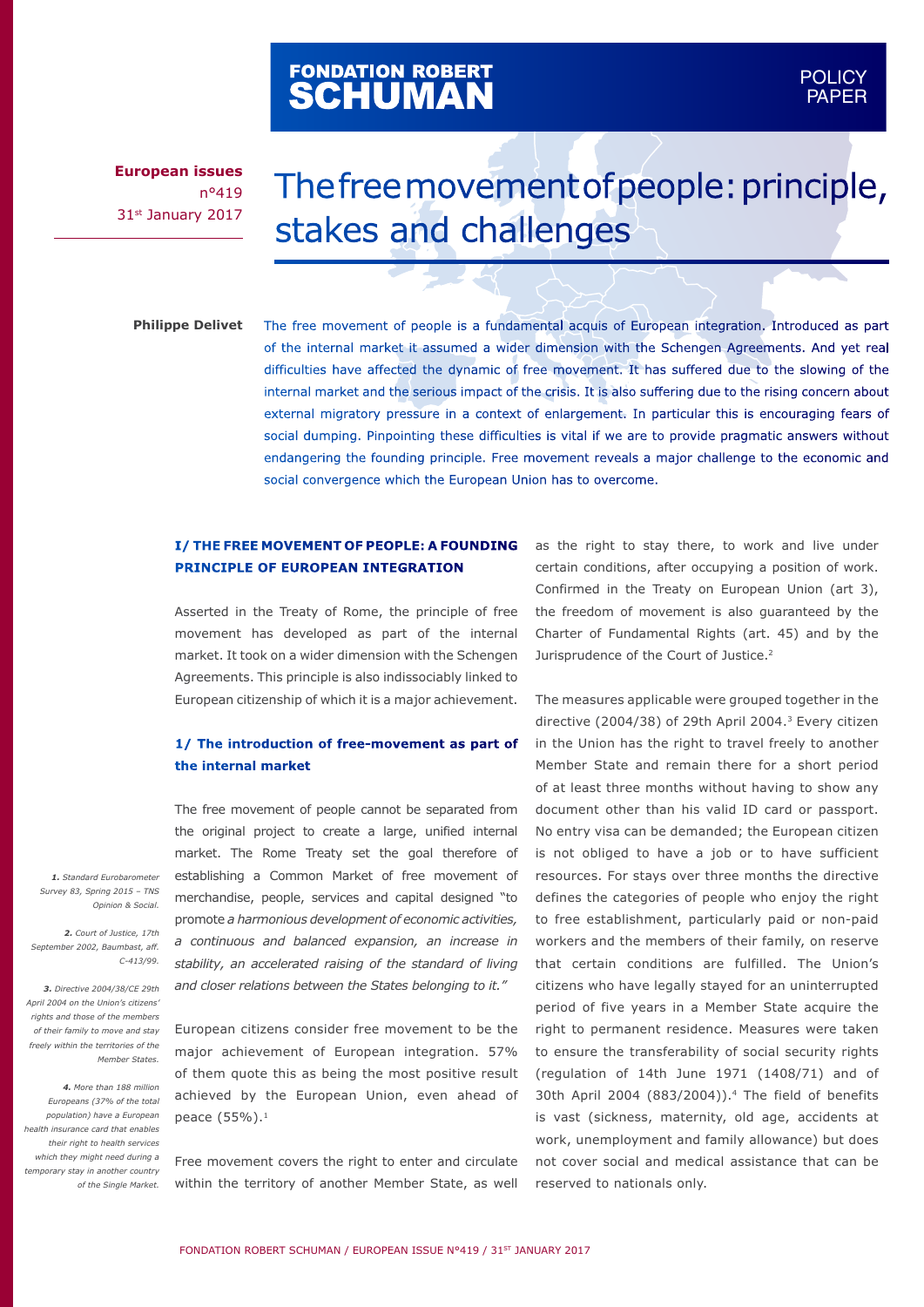#### **2/ The Schengen Agreements**

With the Single Act in 1986 the Member States accepted, regarding decisions affecting the internal market, the principle of the qualified majority vote rather than unanimity, which enabled an acceleration of the process. The "borderless" internal market officially began on January 1st 1993. But it seemed hard to imagine lifting obstacles to the free movement of merchandise and leave the restrictions to the free movement of people unchanged. As part of an intergovernmental cooperation agreement five States (Belgium, France Luxembourg, the Netherlands and Germany) signed the Schengen Agreements (1985) and their implementation convention (1990). Within the Schengen Area the signatory States abolished their internal borders in exchange for a single external border on which entry controls were made according to identical procedures.5 More than 400 million Europeans could now travel without a passport. The right to a short stay also benefited the citizens of third countries who found themselves within the Schengen Area. The Schengen cooperation became part of the legal framework with the Amsterdam Treaty in 1997 (art. 67 TFUE).

#### **3/ Free movement and the European citizen**

Free movement is closely linked to European citizenship which was introduced with the Maastricht Treaty (1992) from which came the Treaty on European Union (TEU). Article 9 TEU specifies that anyone who holds the nationality of a Member State is a Union citizen. The Court of Justice stresses that the European citizenship aims to be "the fundamental status of the citizens of the Member States (*decision 20th September 2001, Grzelcyzk*). Beyond the principle of equality TFEU (art. 20 to 25) sets out the list of rights that result from European citizenship. Some of these rights are specific to European citizens and distinguish them from third country citizens. The Council, voting unanimously, can, after consultation with the European Parliament adopt measures regarding social security and social protection to facilitate the exercise of free movement. (art. 21 §3 TFEU).

The right to free movement granted to the citizens of Europe also results from the Charter of Fundamental Rights, which is now legally binding. Its Preamble says that the Union "*places the individual at the heart of its activities, by establishing the citizenship of the Union and by creating an area of freedom, security and justice."*

Some 14 million European citizens have chosen to work or live in another Member State and benefit from social protection and civic rights. The Erasmus programme has already involved 3.5 million students who have undertaken higher education in another State other than their own. Around 1.1 million workers benefit from the right to free movement.

# **II/ REAL PROBLEMS THAT HAVE IMPEDED THE DYNAMIC OF FREE MOVEMENT**

Several difficulties have impeded the dynamic of free movement. They have gained in greater acuity in a context that has been marked by the consequences of the economic and financial crisis and sovereign debts.

# **1/ The weakening of the rationale of the single market**

Free movement developed in close association with the construction of the internal market. However the dynamic of the latter has progressively weakened. In his report of May 2010<sup>6</sup>, Mario Monti notably stressed the erosion of political and social support to the integration of Europe's markets. A Eurobarometer survey<sup>7</sup> showed that 62% of Europeans felt that the single market was only benefiting big companies; 51% that it was worsening working conditions and 53% that it presented few advantages for the vulnerable. According to the Monti report, the legal framework for the free movement of people was still incomplete.

#### **2/ The effects of the economic and financial crisis**

The crisis had a major impact on the single market. Between 2008 and 2009 the Union's GDP contracted by 700 billion €. Nearly 5 million people lost their job. Youth unemployment is a major concern. It represents

*5. Controls on the internal borders were first abolished between Belgium, Germany, Spain, France, Luxembourg, the Netherlands and Portugal in 1995. The Schengen Area then progressively extended. It now comprises 26 countries of which 22 are Union Member States.*

*6. Mario Monti : A new strategy for the single market at the service of the economy and European society – Report to*  the President of the Europ *Commission 9th May 2010.*

*7. Single Market: awareness, perception and impact, special Eurobarometer survey 363, Nov 2011 – TNS Opinion and Social.*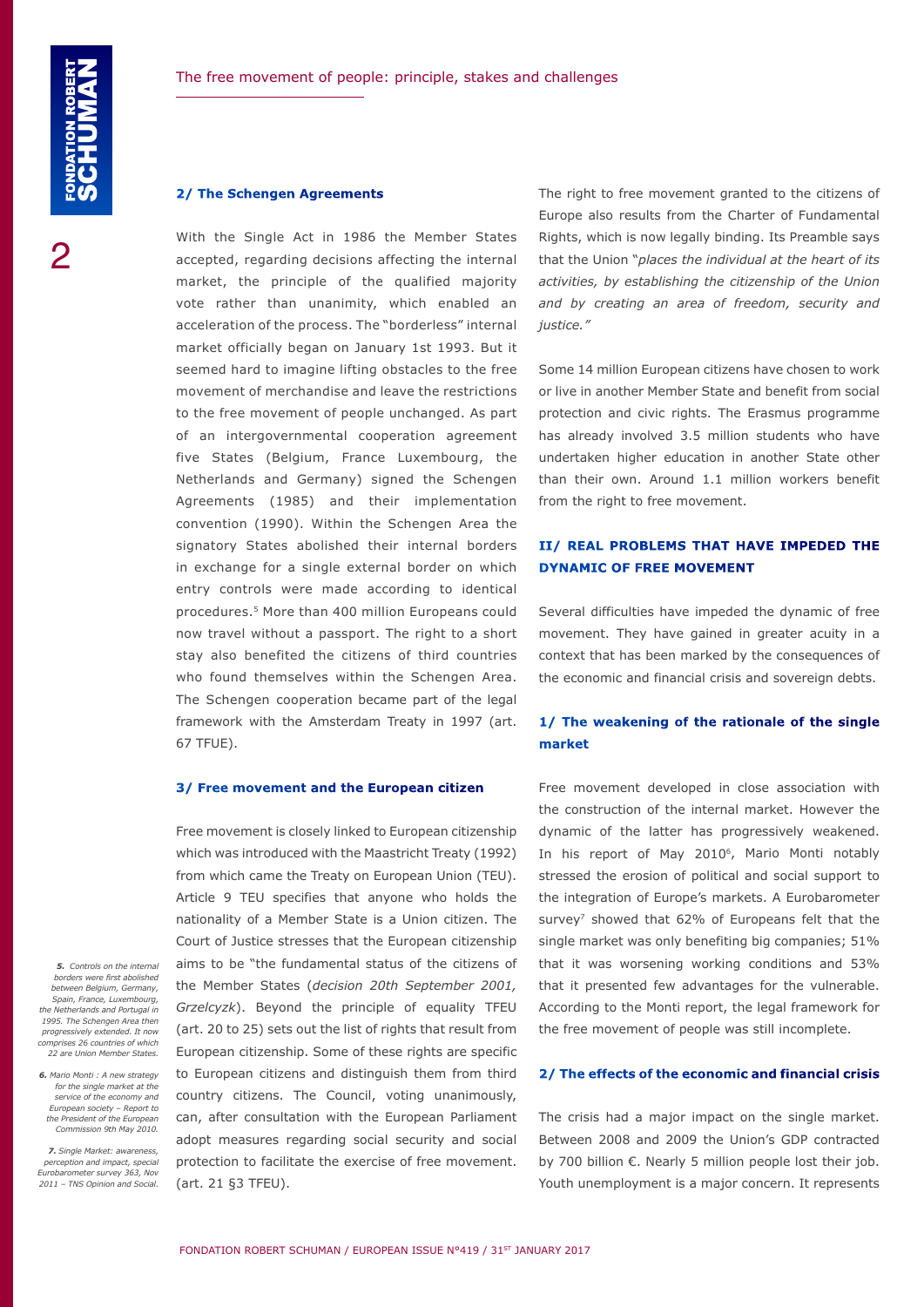more than double the overall unemployment rate (18.8 % against 8.3% in November 2016) with great disparity between the countries: an extremely sharp difference lies between the Member State with the lowest rate (Germany 6.7 %), and the Member States with the highest rates (Greece, 46.1%; Spain, 44.4 % and Italy, 39.4%). In November 2016, 4.2 million young people under 25 were unemployed.8

# **3/ Concern about the migratory flows and the terrorist threat**

In the context of the "Arab Spring" in April 2011 the rules applicable to the Schengen Area (the Schengen border codes) were the focus of a Franco-Italian request for adjustment. The Commission then put forward a proposal that enabled the re-introduction of border control as a last resort, for a limited period of time (6 months renewable up to 2 years), in the event of serious, continued problems on one of the external borders.

The migratory crisis and the repeated dramas that have occurred in the Mediterranean have highlighted the pressure on the common borders. 180,746 people reached the Italian coasts in 2016.<sup>9</sup> The figure totalled 154,000 in 2015 and 170,100 in 2014. Nigerians (36,000), Eritreans (20,000) and Guineans (12,000) comprised the biggest contingents of migrants in 2016. In 2015, Greece received 857,000 migrants, i.e. 80% of all migrants entering the EU via the sea. For Greece this represented a 20 fold increase in the number of arrivals in comparison with 2014. These events pointed to the limits of European migration policies and the weakness of solidarity between the Member States.

The other issue of concern is linked with the extension of free circulation and the enlargement of the EU. Since January 1st 2014 the citizens of the new Member States have the right to work in any Member State they wish.

The result of this has been extreme concern expressed notably by D. Cameron in an article published in the Financial Times<sup>10</sup>, then in a letter addressed on 10th November 2015 to the President of the European Council, Donald Tusk. The British Prime Minister used the steps undertaken by the Austrian, German and Dutch Home Affairs Ministers with the European Commission to assert that the UK was not the only country to consider that free movement should be better managed.<sup>11</sup>

The situation of the Roma has also contributed to controversy. It is believed that 10 to 12 million Roma live in Europe, 8 million of whom in the European Union. The implementation procedures of the 2004 directive were the focus of debate between France and the European Commission in 2010 regarding the conditions for the dismantling of the Roma camps and the measures used to remove them from the country.

Even though it did not take place in a country that is not an EU member the Swiss vote of 9th February 2014 that decided to challenge free movement between Switzerland and the Member States could not go without effect regarding the conditions of free movement within the EU itself. The new constitutional article stipulates that the new Swiss migratory policy will be subject to contingents and caps, whilst being directed towards a gauge of "overall Swiss economic interests" and in the respect of national preference.<sup>12</sup>

Finally the attacks that struck Europe in 2015 and 2016 have sharply highlighted the facility with which the terrorists have entered and travelled around within the European area.<sup>13</sup>

#### **4/ The fear of social dumping**

The fear of social dumping in Europe also focused attention on the impact had by free movement. It was expressed via the observation of differences in labour costs. The average hourly cost of labour was estimated at 25.03 € in 2015 and 29.5 € in the euro zone. But this average does not cover significant differences between the Member States, since the average hourly cost varies from 4.08 (Bulgaria) to 41.31 € (Denmark). The share of non-wage costs, like social contributions paid by employers, totals 24.4% in the EU and 26% in the euro zone. Again disparities between States are high: 33.2% in France, 32.1% in Sweden against 13.7% in Ireland and 13.9% in Denmark.

*8. Eurostat, January 2017.*

*9. UNHCR, Regional Bureau Europe, Weekly Report, 23rd December 2016.* 

*10. "Free movement needs to be less free", Financial Times, 27th November 2013.*

*11. Cf. Sébastien Richard: "[The management of](http://www.robert-schuman.eu/fr/questions-d-europe/0300-l-encadrement-du-detachement-des-travailleurs-au-sein-de-l-union-europeenne)  [posted workers in the EU](http://www.robert-schuman.eu/fr/questions-d-europe/0300-l-encadrement-du-detachement-des-travailleurs-au-sein-de-l-union-europeenne)", European Issues n° 300.*

*12. Johan Rochel: « Libre circulation : ou quand le vote suisse fait trembler l'Europe », in L'opinion européenne in 2014 Editions Lignes de Repères, 2014.*

*13. More recently it was possible to plot the journey taken by the perpetrator of the Berlin attack on 19th December 2016, from Berlin to Milan (via the Netherlands and France) where he was finally neutralised.*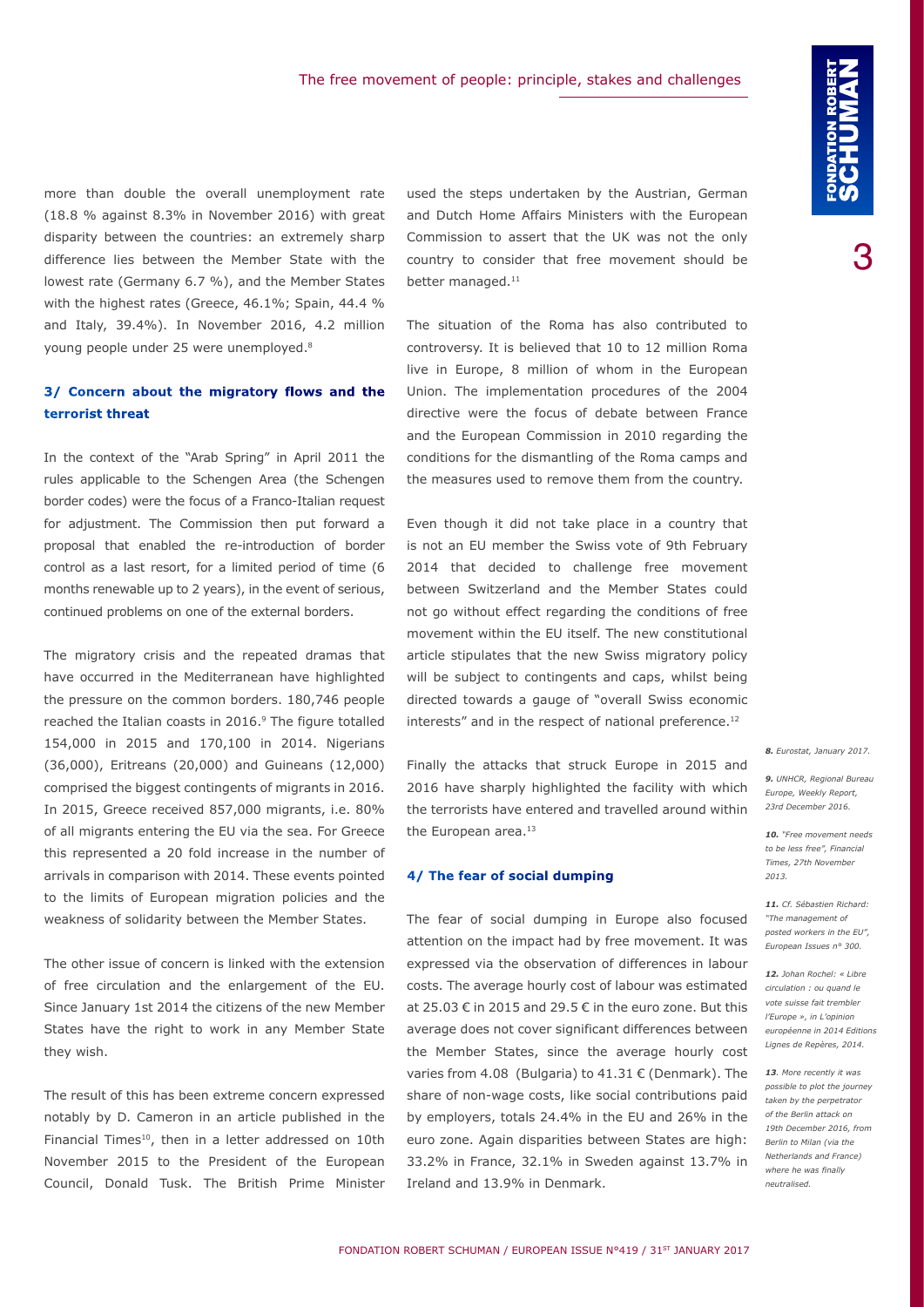**Hourly cost of labour 2015 (in €)**



(\*) Entreprises d'au moins 10 salariés. Sections B à S à l'exclusion de la section O de la NACE Rév. 2. Y compris les données provisoires. Source: Eurostat (code des données en ligne: Ic. Ici, Iev)



It then formed around the debate regarding posted workers. This procedure is founded in the treaty which acknowledges the right to the free provision of cross border services (art. 56 TFUE). According to the European Commission the number of posted workers in the EU lay at 1.9 million in 2014 i.e. 0.7% of all jobs in the Union. Germany, France and Belgium host around 50% of all posted workers. Reciprocally Poland, Germany and France are the three Member States which post the most workers. The average duration of a posting per worker lies at around 4 months.

*14. " Sébastien Richard : "[The](http://www.robert-schuman.eu/en/doc/questions-d-europe/qe-406-en.pdf)  [management of posted workers in](http://www.robert-schuman.eu/en/doc/questions-d-europe/qe-406-en.pdf)  [the EU"](http://www.robert-schuman.eu/en/doc/questions-d-europe/qe-406-en.pdf) European Issue, n° 300*

The building sector is the biggest user of posted workers (43.7%), particularly in SMEs. But the use of posting also exists in the manufacturing industry (21.8%), services linked to education, healthcare and social action (13.5%) and services to businesses (10.3%).

A 1996 directive guaranteed posted workers imperative rules of set protection in the Member State in whose territory the work was being undertaken. Employees and working conditions are those of the host country. However social contributions are those of the country of origin. An employer can therefore have labour at a lower cost by recruiting workers from countries where social contributions are the weakest.<sup>14</sup>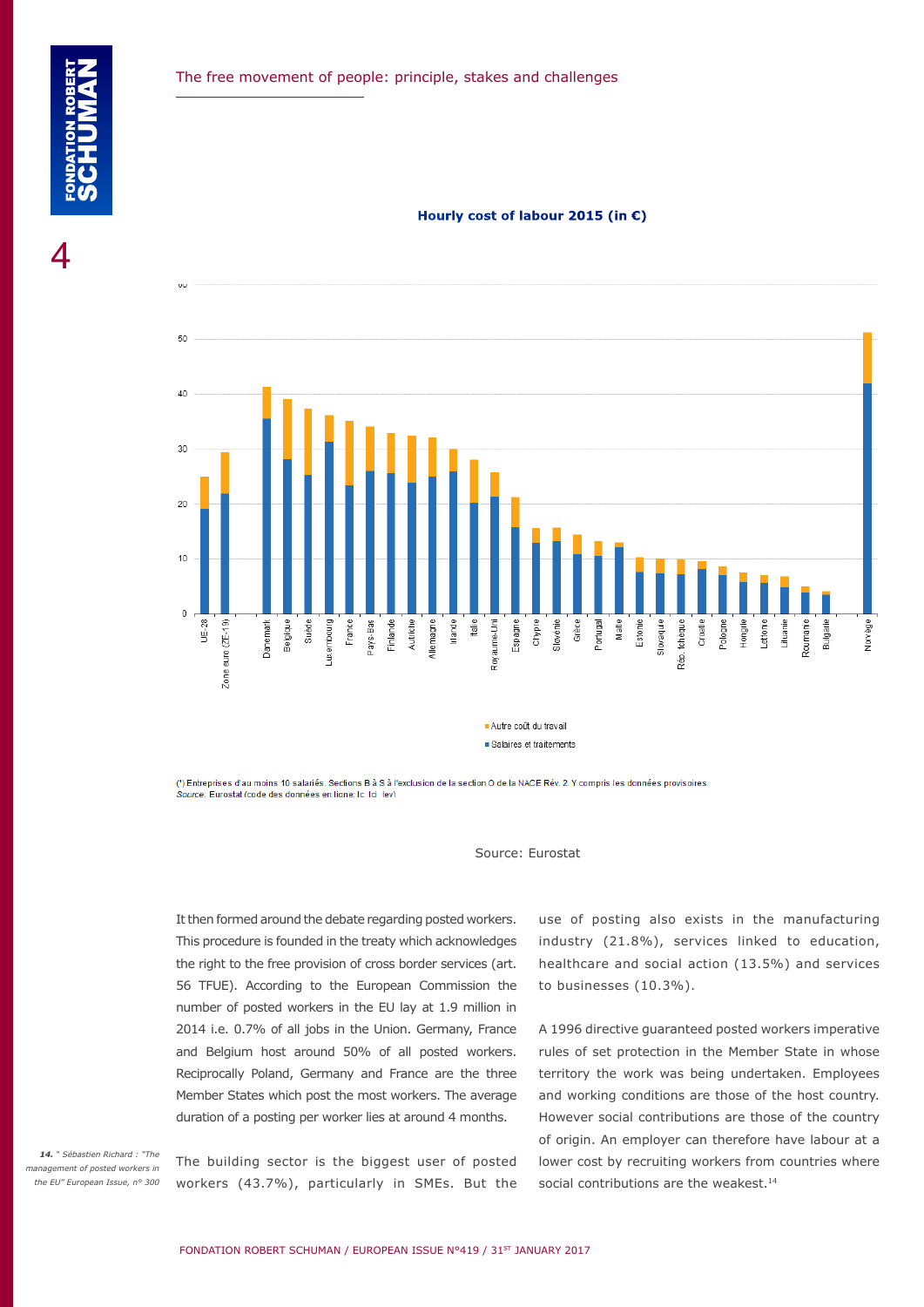**Employer Contribution Rates within the European Union**

| <b>Country</b>     | Rate $(\% )$ |
|--------------------|--------------|
| Germany            | 19.175       |
| Austria            | 25.2         |
| <b>Belgium</b>     | 48.65        |
| <b>Bulgaria</b>    | 27.84        |
| Spain              | 31.2         |
| <b>France</b>      | 49           |
| <b>Italy</b>       | 32.59        |
| Luxembourg         | 14.9         |
| <b>Netherlands</b> | 15.14        |
| <b>Poland</b>      | 22.67        |
| Romania            | 28.45        |
| <b>UK</b>          | 10.4         |

Source - Centre for European and International Social Security Liaison

In a tense labour market situation, fingers were pointed at the abuse of rules provided for in the directive. A lack of legal certainty prevents an accurate assessment of the reality of posting. Moreover the States' (which do not cooperate enough) weak capacity to monitor the respect of the rules has been highlighted. The efficacy of the control is weakened by the diversity of legal systems and the obstacle of the language.<sup>15</sup> Posted workers also have difficulty in asserting their rights.

Several decisions (Viking-Line, Laval, Rüffert) by the ECJ have been discussed in regard to the protection of posted workers' rights.16 Given the opposition on the part of the national parliaments, which used their new prerogatives in terms of controlling subsidiarity, the Commission had to withdraw a text that tried to balance the right to collective action with the freedom of establishment and the freedom to provide services.

# **III/ VITAL RESPONSE IN SUPPORT OF FREE MOVEMENT**

These difficulties have to be identified and call for pragmatic response without bringing the greatest achievement of European integration into question. Five areas are concerned.

## **1/ A single market at the service of the citizens**

The revival of the dynamic of the single market should allow both the creation of a framework that will foster the return of growth, re-establish European confidence in integration and respond to the challenge of social cohesion. To this end the Monti report suggested a new strategy for the single market. This was the core of the "Single Market Act" presented by Michel Barnier and adopted by the European Comission in October 2010. The Commission intended notably to develop worker mobility. The goal of a deeper and fairer single market comprised one of the areas in the guidelines put forward by Jean-Claude Juncker to the European Parliament in June 2014. He recalled on this occasion that the free movement of workers was one of the pillars of the internal market that had to be defended whilst acknowledging the right of Member States to counter abuse and stressing that in the Union the same work in the same place should be remunerated in the same manner.

European surveys highlight the impediment created by the diversity of cultures and languages, even ahead of administrative difficulties associated with the heterogeneity of the different social systems.<sup>17</sup> The development of exchange programmes like Erasmus or Leonardo could therefore provide an answer to this.<sup>18</sup> In its working programme for 2017 the European Commission intends to implement the "youth" aspects of the strategy for skills, notably to increase apprentice mobility.

*15. Information Report by Gilles Savary, Chantal Guittet and Michel Piron on the draft directive on the implementation of the directive on posted workers. National Assembly n° 1087, May 2013.*

*16. Viking-Line Decisions 11th December 2007, Laval 18th December 2007, Rüffert 3rd April 2008.*

*17. Special Eurobarometer survey 337 – Geographical mobility of labour, November-December 2009.*

*18. Cf. Yves-Emmanuel Bara, Maxence Brischoux and Arthur Sode: What mobility for labour in Europe, Trésor-Eco, n° 143, Feb. 2015.*

5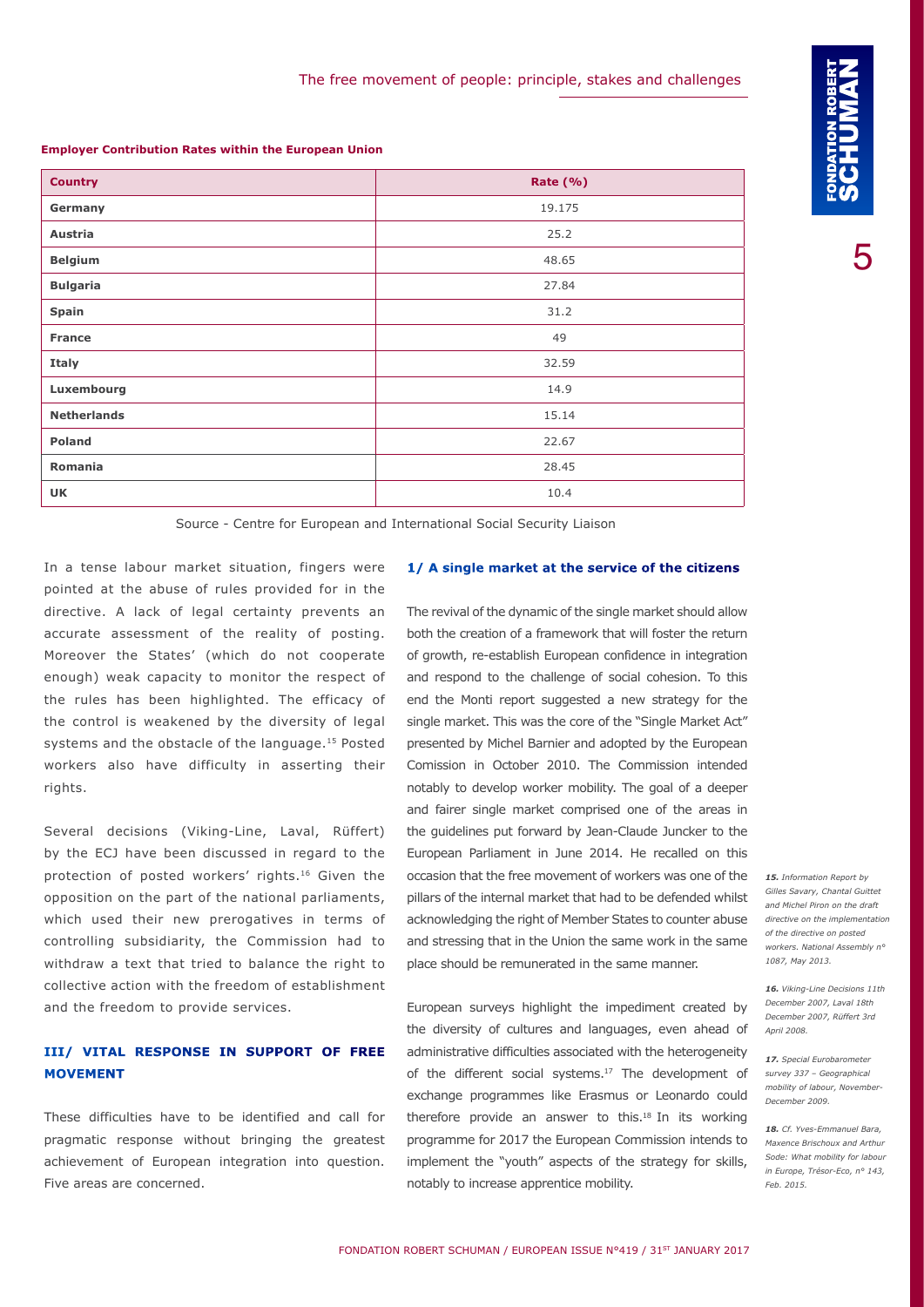The European Union has also adopted measures to overcome the obstacles to the free movement of workers within the single market. To guarantee the efficiency of the non-discrimination principle a 2014 directive asks the Member States to guarantee migrant workers the appropriate means to appeal against discrimination and to introduce information structures regarding their rights.19 The revision of the 2005 directive in 2013 on the recognition of professional qualifications led to the creation of a "European professional card" that helped certain professions facilitate the recognition of their qualifications via an e-certificate.<sup>20</sup> The European network of employment services (EURES) provides information in 26 languages regarding the working and living conditions in the Member States and enables access to various job offers. Moreover a directive adopted in 2014 set minimal standards regarding the protection of mobile workers' rights.21

# **2/ A stronger feeling of European citizenship**

The feeling of European citizenship has been growing since 2010. 67% of Europeans feel that they are citizens of the European Union. 50% say they know their rights. But 69% want to know more about these rights.<sup>22</sup>

Free movement, seen as the main acquis in European integration, is the centre of the rights attached to European citizenship. Nine Union citizens in 10 know they have the right to free movement. More than 2/3 of them believe that the free movement of people in the Union affects the economy of their country positively.<sup>23</sup> However, as revealed by the public consultation organised in 2012, nearly one in five had encountered problems, often due to fastidious or unclear administrative procedures. Hence the obstacles encountered have to be removed.<sup>24</sup> In its 2013 report on citizenship the European Commission suggested the reduction of red-tape by facilitating the acceptance of identity and residence documents (notably via uniform European documents).

#### **3/ Means to control and regulate migratory flows**

European texts give the Member States tools with which to control and regulate migratory flows better. These instruments must be used and improved.

#### *A/ The regulation of internal migratory flows*

The extent of European internal mobility remains modest. Work is the main motivation for Europeans who live permanently in another Member State. 78% of those of working age are in work. Their employment rate lies at around 68% ie 3.5% more on average noted than amongst European workers living in their own country. Most mobile workers in the Union (58%) come from Central and Eastern Europe. But their share has declined somewhat in comparison with the period 2004-2008 (65%) to the benefit of workers from countries in the south which are suffering the effects of the economic crisis (18% against a previous 11%). Germany and the UK are the two main destination countries.

# - *The right to social assistance and social benefits is not unconditional*

Access to social assistance by citizens who are not working is the focus of restrictions so that they do not become an excessive financial burden for the host Member State. During the first three months of residence the host Member State is not obliged to provide non-working European citizens with social assistance. Beyond three months and up to five years the Member State can decide not to grant social aid if the person concerned does not meet the required conditions to benefit legally from the right to residency for a period over three months. However after five years Union citizens who have acquired the right to permanent residence can benefit from social assistance according to the same conditions as the citizens of the host Member State.

Regarding social security benefits the Member States set the applicable rules. Benefits, the conditions for them being granted, their duration and the amount paid are defined by the host Member State's

*19. Directive2014/54/EU 16th April 2014 on measures facilitating the exercise of rights given to workers in the context of the free movement of workers.*

*20. Directive 2013/55/EU 20th November 2013 modifying the directive 2005/36/EC on the recognition of professional qualifications and regulation (EU) n ° 1024/2012 regarding administrative cooperation via the internal market information system ( IMI regulation).*

*21. Directive 2014/50/EU 16th April 2014 on minimal prescriptions aiming to increase worker mobility between the Member States by improving their acquisition and protection of additional pension rights.*

*22. Standard Eurobarometer Survey 83, Spring 2015 – TNS Opinion & Social.*

*23. Standard Eurobarometer Survey 79 / Spring 2013 – TNS Opinion & Social.*

*24. European Commission: "2010 Report on Citizenship in the Union", 27 October 2010, COM(2010) 603 final.*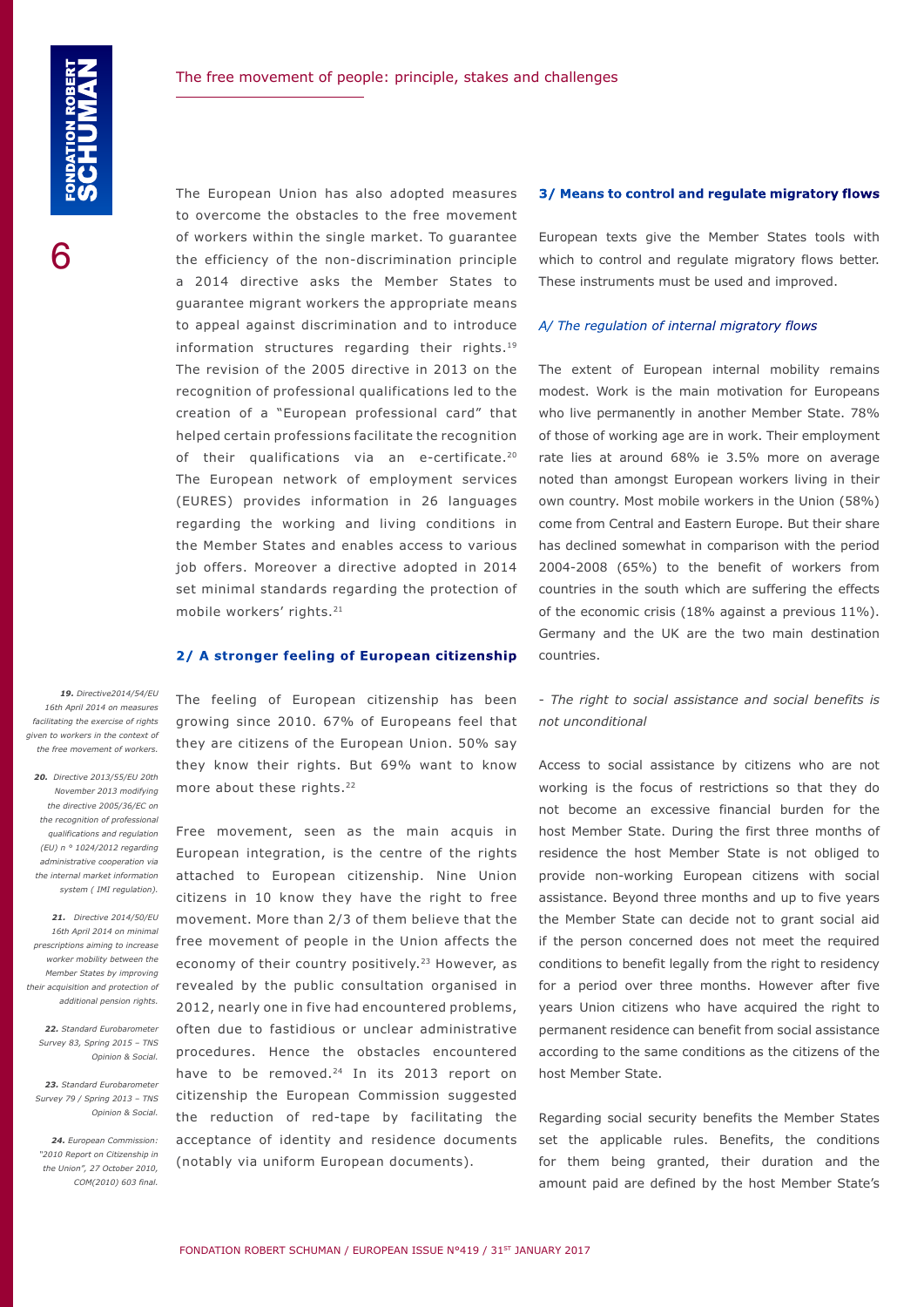legislation. Benefit rights can vary from one State to another. Regulation (883/2004) of 29th April 2004 only guarantees effective social protection mainly by defining which Member State is competent in terms of social security.

In response to the questions set by the Social Court of Leipzig the ECJ deemed that to be able to access certain social benefits citizens from other Member States could only demand equal treatment with the citizens of the host State if their stay respected the conditions set down in the 2004 directive. On this occasion the Court recalled that according to the directive the host Member State is not obliged to grant social assistance benefits for the first three months of the stay. When the length of the stay is over three months, but below five years, the directive conditions the right to stay notably by the fact that economically inactive people must have sufficient own resources. The directive aims to prevent inactive citizens from using the social protection system of the host Member State to finance their means of existence. A Member State must therefore be able to refuse to give social benefits to inactive citizens who are moving freely with the sole aim of taking advantage of the social aid of another Member State, whilst they themselves do not have adequate resources to pretend to the right to stay; each individual case has to be examined without taking into account the social benefits requested.25

*- Free movement has limited effect on national social security systems*

In October 2013 the European Commission presented a report on free movement, drafted on the basis of information communicated by the Member States and a study that it had undertaken. It emerged that the citizens of other Member States did not turn to social benefits any more than the citizens of the host country. Inactive people from other Member States<sup>26</sup> represent a very low share of the beneficiaries. The effect of these benefits requests on national social budgets is insignificant. These people comprise less than 1% of all beneficiaries (Union citizens) in six of the countries studied (Austria, Bulgaria, Estonia, Greece, Malta and Portugal) and between 1% and

5% in five other countries (Germany, Finland, France, Netherlands and Sweden). The report also shows that spending linked to healthcare involving people from other Member States is marginal in comparison with the rest of healthcare spending (0.2% on average) on a scale of the host country's economy (0.01% of the GDP on average). The Commission's conclusion is therefore that "workers from other Member States are, in reality, net contributors to the public finances of the host country."

## *- European legislation gives the Member States the tools to counter abuse*

The directive of 29th April 2004 provides measures to help counter certain types of abuse. Prior to three months the Union citizen can be expulsed in the event of a serious threat being made to public order, public security or public health or if he/she is an "unreasonable burden on the social assistance system". Limits can be set on the right to stay (art. 45 TFEU). The directive (art. 35) gives the Member States the ability to adopt necessary measures to refuse, cancel or withdraw any right given in virtue of the directive in the event of abuse of the law or fraud, such as marriages of convenience for example. Any measure of this nature is proportionate and subject to procedural guarantees provided for in the directive. In September 2014 the European Commission presented a manual on marriages of convenience indicating how to implement the general principle of proportionality.<sup>27</sup>

The European Commission also suggested measures to strengthen existing tools notably the drafting of guidelines to specify the notion of "usual residency"28 On 5th December 2013 the Home Affairs Ministers agreed on two things: the freedom of movement is a fundamental right of the citizens of the Union and individual cases of abuse must be countered.

It seems that this dual requirement has to guide the policies to be undertaken in this domain, both at national and European levels. We cannot challenge the fundamental principle, which lies at the heart of European integration and which is largely identified by the Union's citizens as one of its greatest achievements,

*25. ECJ decision 11th November 2014 Elisabeta Dano, Florin Dano c/ Jobcenter Leipzig (case C-333/13).*

*26. They represent a very low share of the total population in each Member State and between 0.7% and 1% of the Union's total population.*

*27. Communication COM (2014) 604 final 26th September 2014.*

*28. Free movement of Union citizens and members of their family: five cases to make the difference, COM (2013) 837 final.*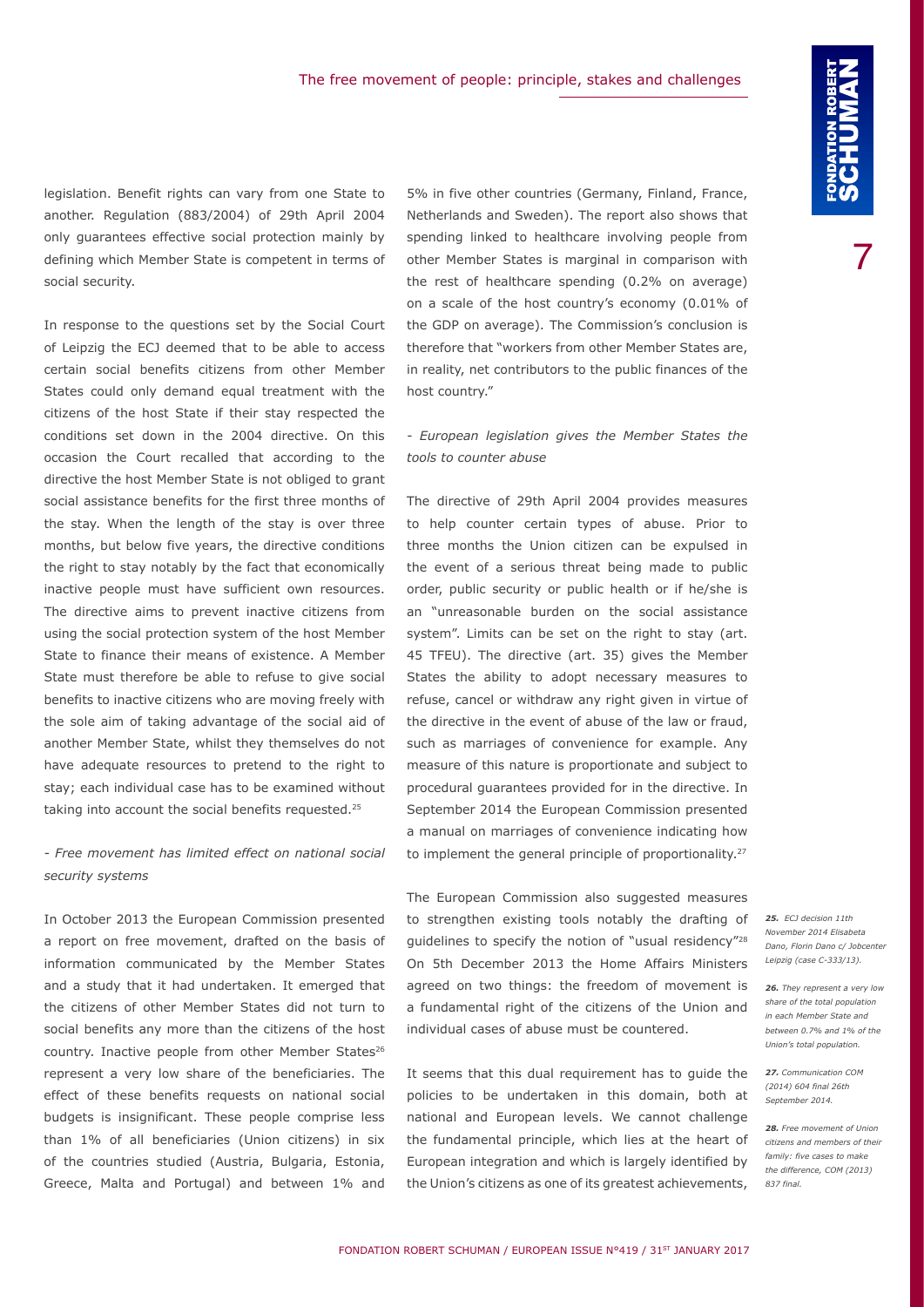simply because certain types of abuse have been observed. Conversely, we cannot ignore cases of abuse and we have to counter and prevent them. The Member States are therefore legitimate in acting in this direction as long as they do not diverge from the rules set out in the treaties and by secondary law. A rigorous, regular assessment of European legislation is also a requirement to ensure that the Union's legal framework effectively responds to concerns caused by certain types of abuse in the Member States. This vigilance should also help to prevent risks of division in the European Union.

#### - *The need for European coordination*

The consideration of the situation of the Roma highlights that certain problems raised by free movement call for European response and solidarity between Member States. In April 2011 the European Commission asked the latter to submit a national integration strategy for the Roma living in their country on the basis of guidelines defined at European level.<sup>29</sup> The European Commission assesses the implementation of these strategies and makes an annual report. Conclusions provide information for the annual European Semester for the coordination of economic policy, which can lead to specific recommendations being made per country regarding the Roma question. In 2013 five Member States (Bulgaria, Czech Republic, Romania and Slovakia) were given recommendations regarding their national strategy and the need to guarantee Roma children access to high quality schools that fostered integration.

# *B/ The regulation of external migratory flows and the strengthening of internal security*

Free movement is inseparable from the measures that were introduced to guarantee security within the Schengen area. Cooperation and coordination between police and the judicial services have been strengthened. These measures are said to be "compensatory". From the start safeguard clauses were provided for, allowing the States to re-introduce border controls in two situations: in the "event of a serious threat to public order or internal security", in the case of foreseeable

events such as an international summit, like the G20 or a major sports or cultural event. Following the Franco-Italian request in April 2011, drafted in the context of the "Arab Spring", the Schengen border code was modified to allow the re-introduction of controls as a last resort, for a limited period (6 months renewable up to two years) in the event of serious, continued problems on one of the external borders. On this basis the Council authorised five Member States to reintroduce temporary controls.

Each Member State takes responsibility for the control of its external borders (nearly 50 000 km, 80% of which are in a maritime area) for all of the other States. This is why mutual confidence is vital. This is the issue at stake in a truly effective assessment mechanism. Revised in 2013 it gives a greater role to the Commission. Surprise visits are possible. Assessments can be thematic and regional. These assessments involve experts and the States in question.

Given the refugee crisis a European border and coast guard was created with Frontex on 6th October 2016. A rapid response pool of 1500 border and coast guards has been established. A pool to keep illegal immigrants and the smugglers out has been established.

Moreover the Schengen border code is being modified so that systematic control on the external borders can be organised – entry and exit alike – including for European citizens. A political agreement was found between the Council and the European Parliament in December 2016. This modification provides for the obligatory consultation of European databases – the SIS and also the Interpol file – as well as national databases. The interconnection of files would be a guarantee for greater efficacy but the issue is still being debated.

In April 2016, the European Commission suggested the establishment of an entry/exit system to strengthen the efficiency of controls and to identify those who abuse their right to legal residency in the Union. This system would enable the monitoring of flows and would be used in the fight to counter terrorism.

*29. European Union framework for national integration strategies for the Roma for a period up to 2020, 5th April 2011, COM(2011) 173 final.*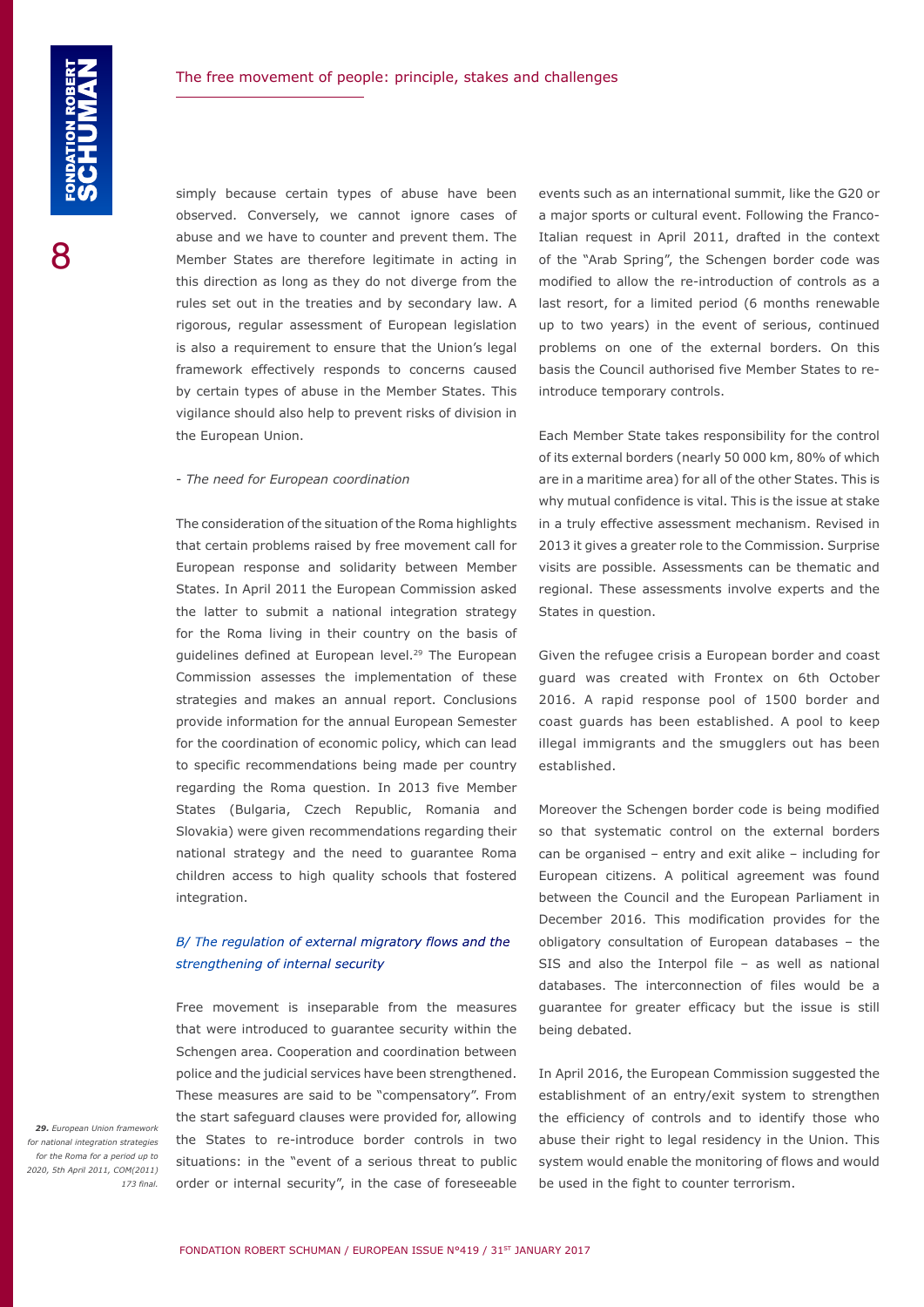The creation of a European Travel Information Authorisation System (ETIAS) suggested in November 2016 by the European Commission should lead to the collation of information on all travellers coming to Europe as part of an obligatory visa exemption regime and enable the detection of possible security problems before people travel to the Schengen area.

In December 2016 the Commission presented measures designed to improve the use of the Schengen Information System (SIS), the sharing of information and cooperation between the Member States, notably by introducing a new category of alerts regarding "unknown wanted people" and full access rights for Europol. They will contribute in the fight against terrorism by establishing the obligation to create an SIS alert in affairs linked to terrorist crimes and a new "in depth control" to help the authorities collate vital information. They will help in the effective implementation of entry bans on citizens from third countries by making their introduction into the SIS obligatory. They will also facilitate the execution of return decisions taken against illegally resident third country citizens by introducing a new category of alerts for return decisions.

To establish solidarity between the Member States a relocation mechanism was planned for. It was supposed to cover 160,000 asylum seekers for the countries in which there had been a massive influx of people i.e. Greece and Italy. But this relocation mechanism finally only covered 8000 asylum seekers. At the same time the Union wants to strengthen cooperation with third countries of origin and transit, in line with the La Valette Summit that took place in November 2015. In June 2016 the High Representative and the Commission suggested a new partnership framework with third countries that was approved by the European Council. Five priority countries were concerned (Ethiopia, Mali, Niger, Nigeria and Senegal). With a first assessment in hand the European Council stressed that this new framework was a major tool in countering illegal migration and its in depth causes, particularly regarding the route to the Central Mediterranean. Moreover the introduction of an external investment plan presented as the external chapter of the investment plan for Europe aims to stimulate investment and the creation of jobs in Africa and in neighbouring countries in the south and east of the European Union.

#### **4/ Protection against the risk of social dumping**

Free movement must not create conditions for fraud that fosters social dumping. The implementing directive 2014/67 of 15th May 2014 helps to specify the implementation of the directive 96/71 regarding posted workers, to prevent fraud. The host Member State can oblige a foreign company which posts workers in its territory to take a specific set of steps, such as the obligation to declare and retain the same work contract for the entire duration of the posting. Since this list is open the Member States can introduce other measures by informing the European Commission. A joint liability mechanism of the contractor and his direct subcontractor is provided for in the building trade. A Member State can extend this mechanism to other sectors. However, the principle of affiliation to the social security regime of the country of origin has not been challenged.30

On 8th March the Commission presented a draft directive designed to define better conditions for the posting of workers. It meant highlighting the principle of "equal work, equal pay at the same place of work".31 The proposed revision focuses on remuneration, the length of the posting, subcontracting chains and the use of temping agencies. The main modification focuses on the salaries to which posted workers have the right. The present directive only demands that posted workers receive the minimum wage. The proposals provide for the application of the same rules regarding remuneration in force in the host Member State, in line with the law or the generally applicable collective conventions<sup>32</sup> The ECJ clarified in 2015 posted workers' rights notably stipulating the factors that had to be integrated into remuneration.<sup>33</sup> It considers that participation in public procurement could be subordinate to a commitment to pay the minimum salary, notably when a sub-contractor is being used.<sup>34</sup>

*30. Sébastien Richard: the implementing directive on posted workers: and what now? European Issue n° 383, 19th February 2015.*

*31. 7 government (Germany, Austria, Belgium, France, Luxembourg, Netherlands and Sweden,) promoted this principle in a letter addressed on 5th June 2015, the European Commissioner for Employment, and Social Affairs, Marianne Thyssen, which called for a revision of the 1996 directive.*

*32. Information report by Eric Bocquet : "Locating posted workers' rights in the host country" Senate n[°645](http://www.senat.fr/notice-rapport/2015/r15-645-notice.html) (2015- 2016) 26th May 2016.*

*33. Decision of12th February 2015, case C-396/13, Sahkoalojen ammattiliittory/ Elektrobudowa Społka Akcyjna.*

*34. Decision of 17th November 2015 RegioPost GmbH & Co. KG against Stadt Landau in the Pfalz.*